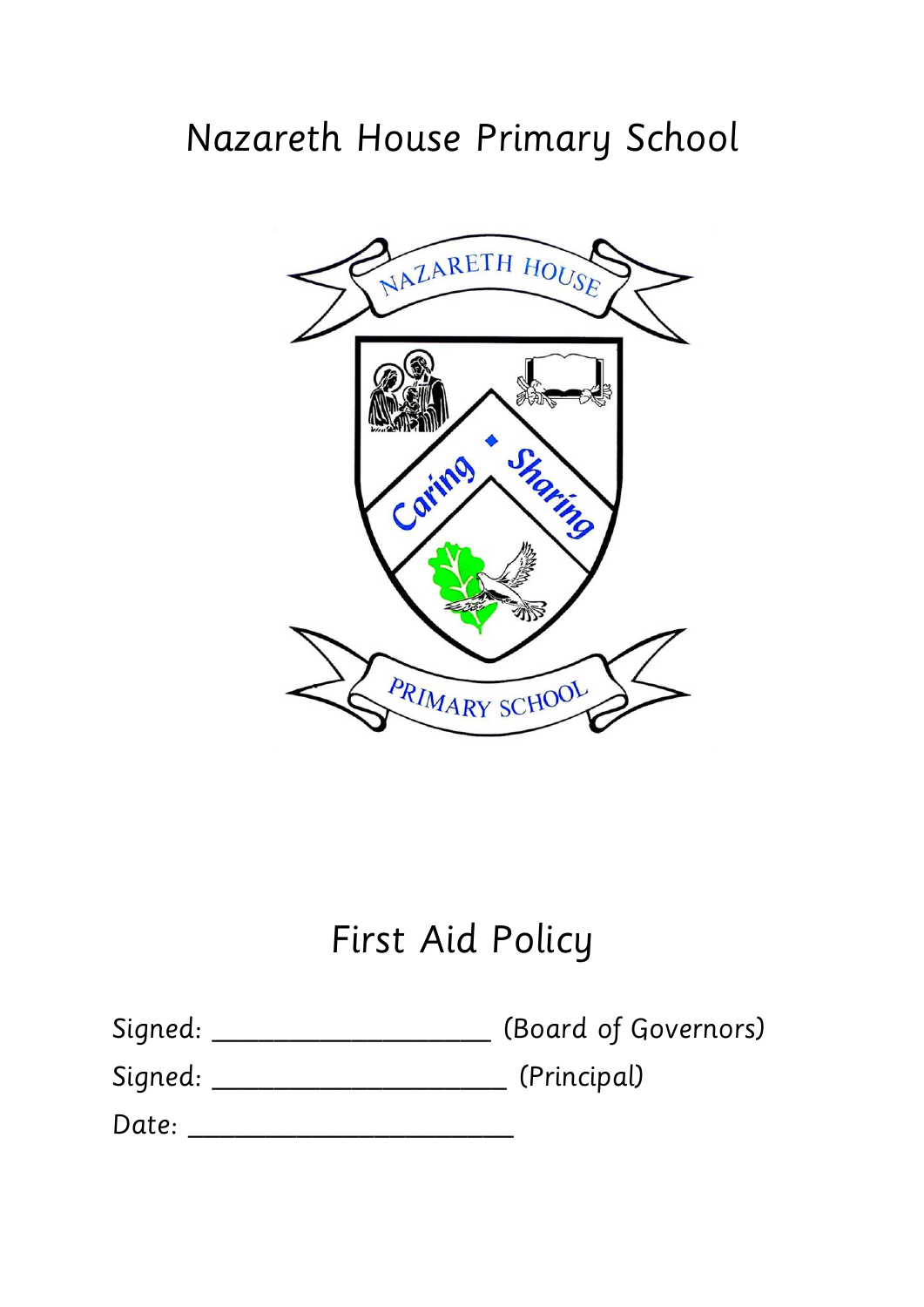#### **Policy Statement**

The Principal and Board of Governors of Nazareth House Primary School accept their responsibility under the Health and Safety (First Aid) Regulations (Northern Ireland) 1982 and acknowledge the importance of providing First Aid for employees, children and visitors within the school.

The staff of Nazareth House Primary School recognise their statutory duty to comply with the Reporting of Injuries, Diseases and Dangerous Occurrences Regulations (Northern Ireland) 1997 and agree to abide by the EA procedure for reporting accidents.

# **Introduction**

*"First Aid is the initial assistance or treatment given to someone who is injured or suddenly taken ill"* (The Joint First Aid Manual 8<sup>th</sup> Edition). Staff administering First Aid should seek to assess the situation, protect themselves and the casualty from further danger, deal with any life-threatening condition and, where necessary, obtain medical assistance or refer the casualty to hospital as quickly as possible.

# **Statement of First Aid Provision**

The school's arrangements for providing First Aid will:

- Place a duty on the Principal and Board of Governors to approve, implement and review the First Aid policy
- Report and record accidents using relevant form from the EA
- Record all occasions when First Aid is administered to employees, pupils and visitors
- Provide equipment and materials to deliver First Aid treatment
- Make arrangements to provide First Aid training to employees, maintain records of training and review annually
- Establish a procedure for managing accidents in school which require First Aid treatment
- Provide information for employees on the arrangements for First Aid
- Undertake a risk assessment of the First Aid requirements of the school and review on a regular basis
- Use the information from the risk assessment of First Aid to determine the number and level of trained staff and also any additional requirements, e.g. specialised training for those children with particular medical needs
- Notify parent/guardian that First Aid treatment was given to the child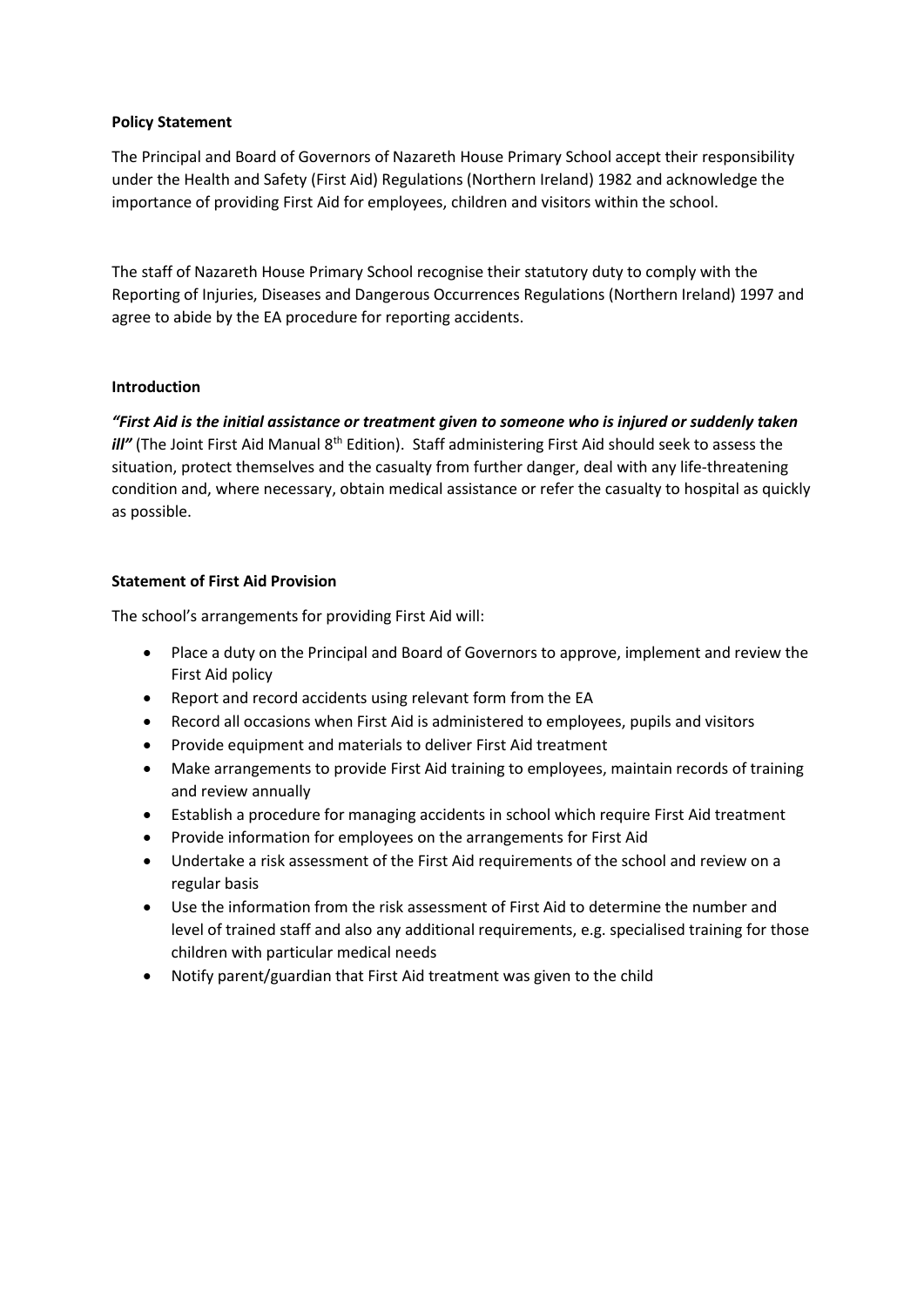# **Arrangements for First Aid**

The school will provide materials, equipment and facilities to provide First Aid. The location of the First Aid Kits in the school are:

- One First Aid Kit on each corridor
- Additional First Aid Kit in the School Office

#### **A Standard First Aid Kit will contain the following items:**

- Individually wrapped sterile adhesive dressings assorted sizes
- Triangular bandages
- Sterile eye pads
- Safety pins
- Medium wound dressings
- Large wound dressings
- Extra-large wound dressings
- Disposable gloves

The contents of the Kits will be checked on a regular basis by the school secretary.

#### **The school's First Aiders are: (Listed in Appendix)**

Before undertaking any off-site activities, the level of First Aid provision will be assessed by the Principal and at least one First Aid Kit will be taken along.

#### **Information on First Aid arrangements**

The Principal will inform all employees at the school of the following:

- The arrangements for recording and reporting of accidents
- The arrangements for First Aid
- Those employees who are qualified First Aiders
- The location of the First Aid Kits

In addition, the Principal will ensure that signs are displayed throughout the school providing the following information:

The names of employees with First Aid qualifications

All members of staff will be made aware of the school's First Aid policy.

#### **Accidents involving bumps to a pupil's head**

The consequence of an injury from an accident involving a bump or blow to a pupil's head is not always evident immediately and the effects may only become noticeable after a period of time. When children receive a bump to the head, parents/guardians will be informed and encouraged to collect their child from school as a precautionary measure.